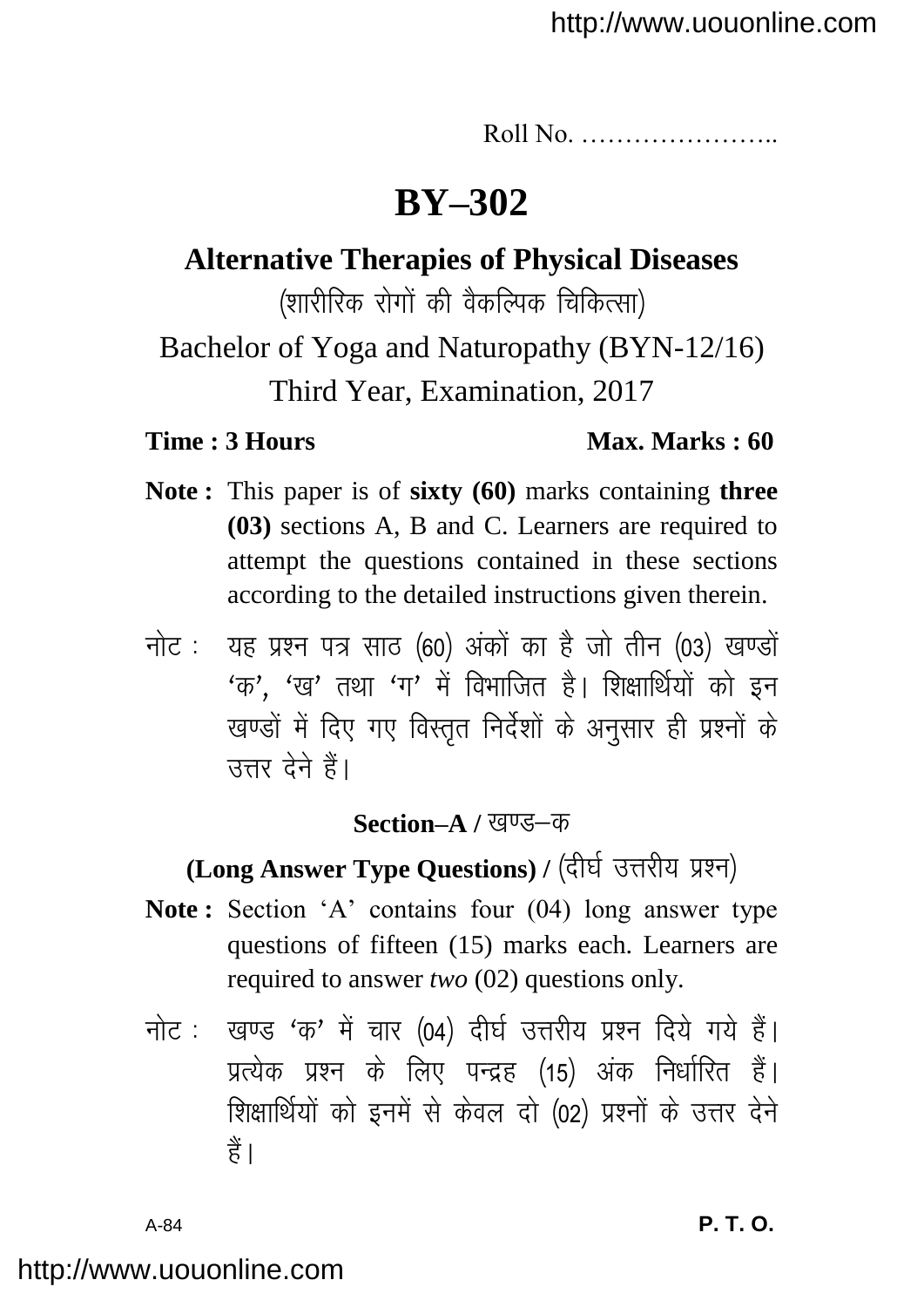- 1. Write down the causes, symptoms and alternative therapy of Piles (Haemorrhoids). बवासीर रोग के कारण. लक्षण एवं वैकल्पिक चिकित्सा तिखिए।
- 2. What is Slipped Disc ? Explain the causes, symptoms and alternative therapy of slipped disc. रिलप डिस्क क्या है ? इसके कारण, लक्षण एवं वैकल्पिक चिकित्सा लिखिए।
- 3. Explain the causes, symptoms and alternative therapy of High Blood Pressure. उच्च रक्तचाप रोग के कारण, लक्षण एवं वैकल्पिक चिकित्सा  $\sqrt{\frac{1}{2}}$ िसिए।
- 4. Write down the causes, symptoms and alternative therapy of Sinusitis. साइनोसाइटिस रोग के कारण. लक्षण एवं वैकल्पिक चिकित्सा तिखिए।

#### **Section–B / खण्ड–ख**

# (Short Answer Type Questions) / (लघु उत्तरीय प्रश्न)

- **Note :** Section 'B' contains eight (08) short answer type questions of five (05) marks each. Learners are required to answer *four* (04) questions only.
- नोट: खण्ड 'ख' में आठ (08) लघु उत्तरीय प्रश्न दिये गये हैं। प्रत्येक प्रश्न के लिए पाँच (05) अंक निर्धारित हैं। शिक्षार्थियों को इनमें से केवल चार (04) प्रश्नों के उत्तर देने हैं।
- 1. Explain the classification of Physical diseases. शारीरिक रोगों का वर्गीकरण कीजिए।

A-84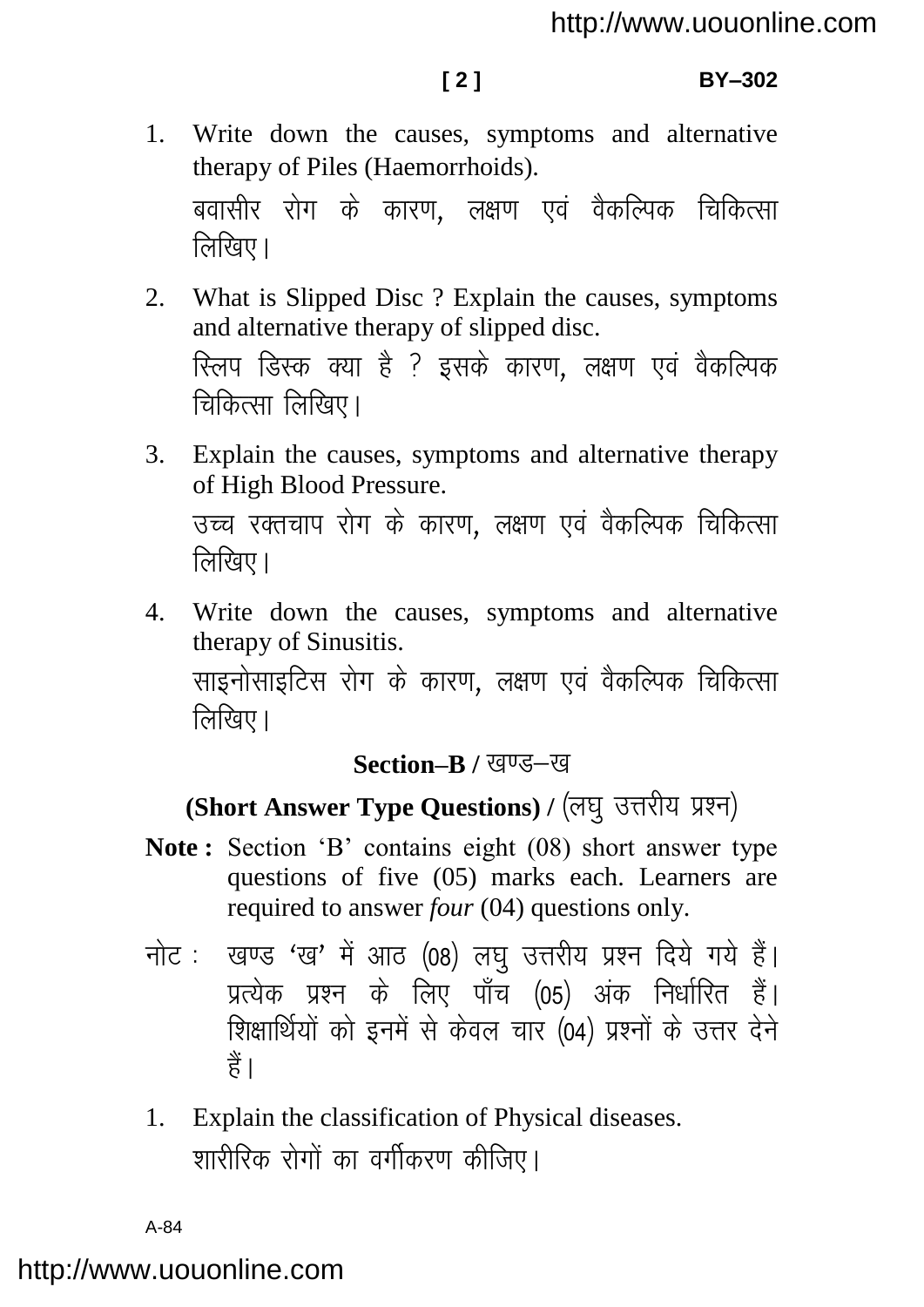#### **[ 3 ] BY–302**

- 2. Naturopathy of Obesity. मोटापा की प्राकृतिक चिकित्सा।
- 3. Acupressure therapy of Low Blood Pressure. निम्न रक्तचाप की एक्युप्रेशर चिकित्सा।
- 4. Alternative therapy of Heart Diseases. हृदय रोग की वैकल्पिक चिकित्सा।
- 5. Impact of Asana on Asthma. अरथमा में आसनों का प्रभाव।
- 6. Alternative therapy of Hyper Acidity. अल्प पित्त की वैकल्पिक चिकित्सा।
- 7. Causes and symptoms of Osteoporosis. ओस्टियोपोरोसिस के कारण एवं लक्षण।
- 8. Symptoms and causes of Indigestion. अजीर्ण के लक्षण व कारण।

#### Section–C / खण्ड–ग

# **(Objective Type Questions) / (वस्तुनिष्ठ प्रश्न)**

- Note: Section 'C' contains ten (10) objective type questions of one (01) mark each. All the questions of this section are compulsory.
- नोट: खण्ड 'ग' में दस (10) वस्तुनिष्ठ प्रश्न दिये गये हैं। प्रत्येक प्रश्न के लिए एक (01) अंक निर्धारित है। इस खण्ड के सभी प्रश्न अनिवार्य हैं।
- 1. Root cause of diseases according to Naturopathy. प्राकृतिक चिकित्सा के अनुसार रोग का मूल कारण।